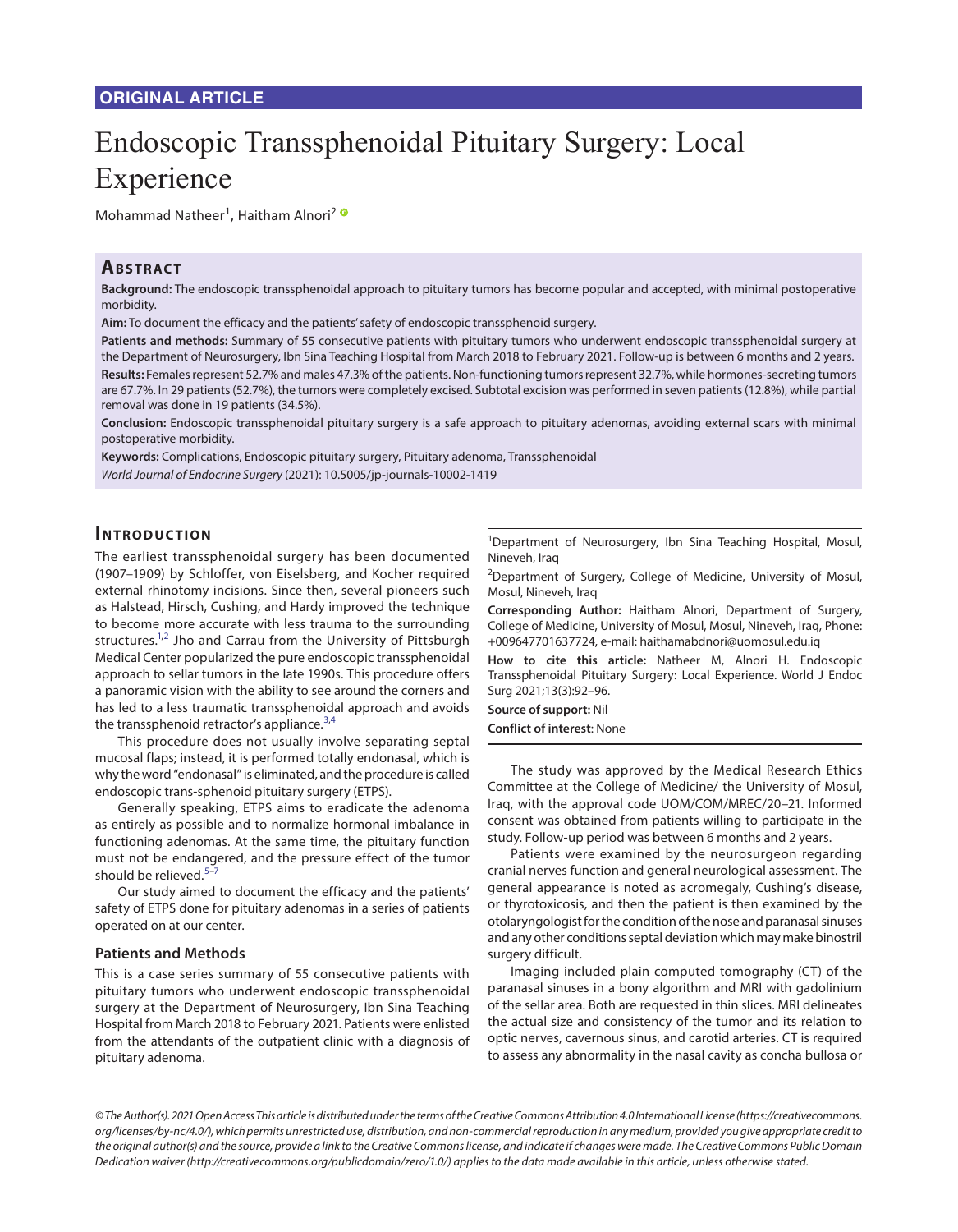Onodi cells. The sphenoidal sinus represents the area of interest studied carefully regarding pneumatization and relation to the optic nerves and carotid arteries.

The biochemical analysis included a pituitary hormones assay. Acromegaly was diagnosed clinically and confirmed by a high growth hormone (GH) level, insulin-like growth factor I (IGF-I), and failure of GH suppression by oral glucose load. Prolactinoma was diagnosed clinically by features of hyperprolactinemia as galactorrhea and infertility in women and gynecomastia and impotence in men and established by serum prolactin level. Cushing's disease was also diagnosed clinically and proved by high serum cortisol and ACTH levels, lack of circadian rhythm for ACTH and cortisol, and increased free urinary cortisol. Non-functioning adenomas were diagnosed by the lack of clinical and biochemical evidence of increased hormonal secretion, except for prolactin which may be elevated due to the stalk effect.

An ophthalmologic evaluation was also performed when there was clinical or radiological evidence of optic nerve compression and included optic disc, visual field assessment, pupil's examination, and extraocular muscles.

Patients with low cortisol levels were prepared for surgery by administering methylprednisolone in two doses; on the previous day of surgery and on stress dose at the time of surgery. We gave thyroxine for low T3 and T4, and surgery was postponed until a normal or near normal level was achieved. All patients with prolactin-secreting adenoma were given cabergoline. For apoplexy cases, we start methylprednisolone.

#### **Surgical Procedure**

The endoscopic endonasal transsphenoidal approach was adopted in all cases. After general anesthesia and orotracheal intubation, the patient is placed supine with the head slightly flexed and supported on the head ring. As our otolaryngologist is right-handed and our neurosurgeon is left-handed, there is no interference during instrumentation, and the four hands work together comfortably. When the sella is entered, the patient's head is slightly turned toward the neurosurgeon to facilitate tumor removal.

A C-arm fluoroscopic device is then placed to provide a lateral view of the sphenoid sinus and the sella. In the first 10 cases, an intraoperative X-ray was obtained in every case. Later, when we became more confident and familiar with the field, intraoperative radiology was required in two cases only, where the field was difficult and bloody. After sterilization, the nasal cavities are packed with a diluted adrenaline cottonoids (1:100,000). Surgical procedure starts with an inspection of the inner nose with zero degree endoscope, then a unilateral nasoseptal (Hadad) flap is harvested. The bony nasal septum is removed with the rostrum, and both sphenoid sinuses are connected by removing the inter-sphenoid septum. For this purpose, different bone-cutting forceps and Kerrison Rongeurs are used. The sphenoid sinus is exposed from the planum to the sinus floor and laterally up to the lateral walls to see the carotid bony prominences. The nasal mucosa on the other side

<span id="page-1-0"></span>**[Table 1:](#page-1-1)** Preoperative variables of the patients

is simply cauterized posteriorly to allow the insertion of instruments from both sides (binostril work). In some cases, the middle turbinate is resected to facilitate the approach. In a few cases, when there is severe nasal septal deviation, a mononostril approach is adopted.

The sphenoid sinus mucosa is cauterized and peeled off the sellar bulge. The bony sella is removed piecemeal by a Kerrison Rongeurs or a micro drill. After that, the dura is incised in a cruciate manner. The tumor is now removed by different sizes and angles curettes with suctioning. Some tissue is sent for histopathological study. Surgical closure of the defect depends on the size of the tumor and the presence or the risk of cerebrospinal fluid (CSF) leak. If the cavity is small and there is no CSF leak, a single layer closure by Hadad flap is performed. When there is a CSF leak, the cavity is plugged with appropriate autologous periumbilical fat, and then the flap is positioned over it. A third middle layer of fascia lata may be inserted in more extensive defects. Usually, tissue glue is applied over the edges of the flap to ensure stable healing. A vaseline nasal pack is inserted for 5 days. Intravenous Ceftriaxone is started at the induction of surgery and continued for 7 days or longer if there is evidence of infection. Analgesia included paracetamol and diclofenac injections. After the nasal pack is removed, the patient attends for regular debridement of nasal crusting and instructs for daily nasal irrigation with saline. Hormonal assay is repeated postoperatively, and any hormonal deficit is corrected accordingly.

Postoperative radiological assessment is done with MRI, 2–3 months after surgery, and radiological improvement is defined by total excision of the mass.

One month postoperatively, proper visual field testing was repeated for the patients having preoperative deficits.

Criteria for improvement: For non-functioning adenomas, it is a relief of pressure effect as improvement of vision. For functioning adenomas, it is the normalization of hormonal level and improvement of pressure effect if present.

The cure for apoplexy is the improvement of the level of consciousness, headache, and vision.

## **RESULTS**

#### **Preoperative Variables of the Patients**

<span id="page-1-1"></span>[Table 1](#page-1-0) shows that the mean age of the patients is  $35.38 \pm 10.5$  years, and the duration of symptoms is 55.5 months preoperation. Females represent 52.7% and males 47.3% of the patients. The tumors are categorized as non-functioning tumors representing 32.7%, and hormones-secreting tumors represent 67.7% of the patients, distributed as shown in [Table 1.](#page-1-0)

<span id="page-1-2"></span>Preoperative visual evaluation of our patients showed that 17 patients (30.9%) had normal vision. Bitemporal hemianopia was found in 24 patients (43.6%). Eleven patients (20%) had reduced monocular vision. Blindness was observed in three patients, monocular in one patient and binocular in the other two, as shown in [Table 2](#page-2-0).

| Age/years                                            |                                 | Mean $\pm$ SD | 35.5             |
|------------------------------------------------------|---------------------------------|---------------|------------------|
| Duration/months of pre-op. symptoms<br>Mean $\pm$ SD |                                 |               | $55.48 \pm 60.1$ |
| Gender                                               |                                 | Male          | 26 (47.3%)       |
|                                                      |                                 | Female        | 29 (52.7%)       |
| Type of tumors                                       | Non-functioning                 |               | 18 (32.7%)       |
|                                                      | Functioning (hormone-secreting) |               | 43 (67.7%)       |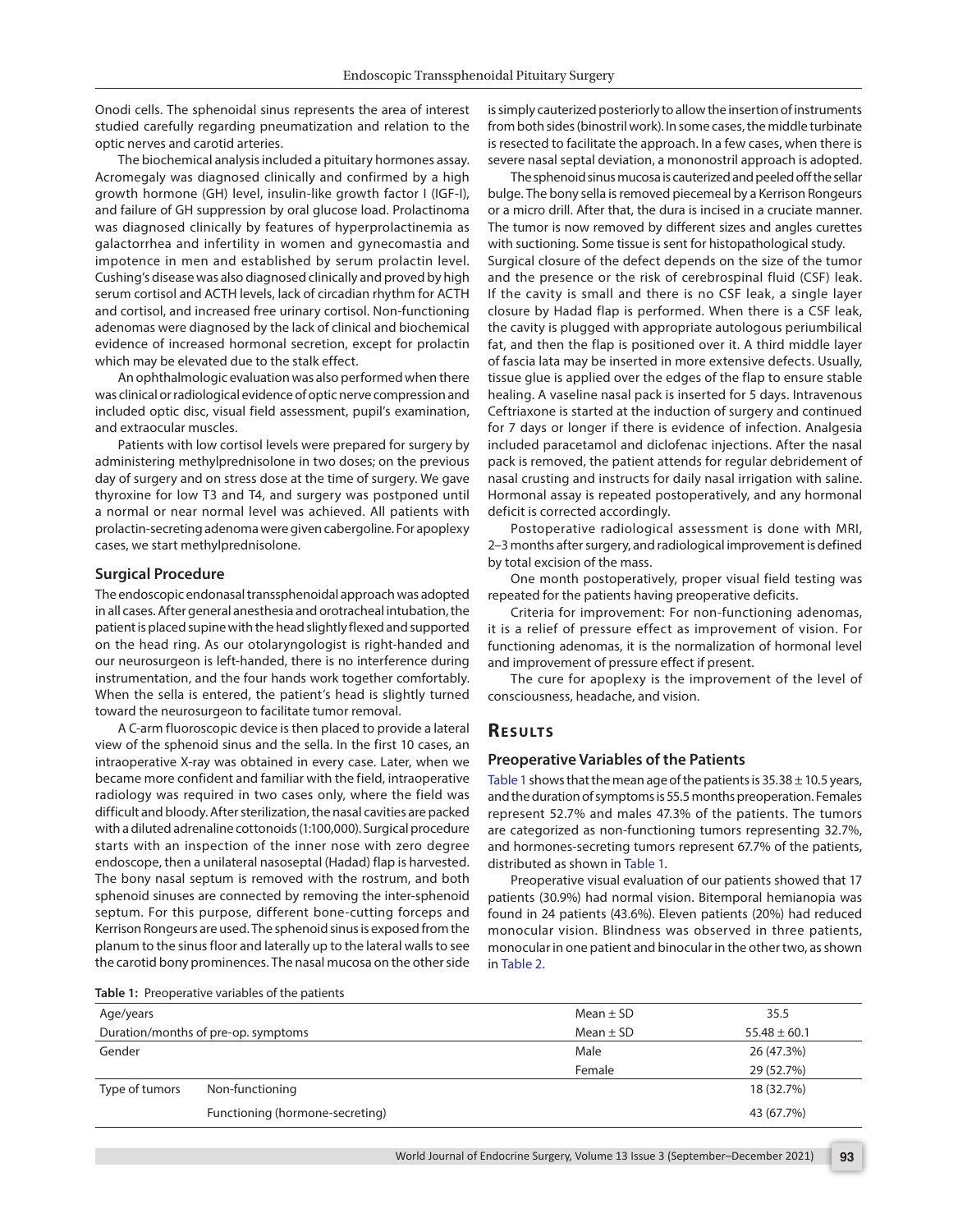### **Tumor Types and their Excision**

Most of the tumors are hard, representing 46.0%, the cystic and the soft tumors coming next at 25.0% and 20.0%, respectively, and lastly, the tumors of mixed consistency represent only 9.0%. According to size, macroadenoma constitutes 92.7%, while microadenoma represents 7.3%. Total tumor excision was achieved in 52.7% of the patients, 34.5% subtotal, and 12.8% partial removal.

## **Operative Techniques**

In 92.7% of our cases, we operated through both nostrils. In four patients (7.3%), we operated through one nostril (mononostril approach) due to severe nasal septal deviation. Ten patients (18.2%) required excision of the middle turbinate on one side to continue with the binostril approach. For reconstruction of sella, we used fibrin glue, Hadad flap (HBF), and abdominal fat. They were used in 50 patients (90.1%), 43 (78.2%), and 38 (69.1%), respectively.

#### **Postoperative Parameters**

After surgery, patients with normal preoperative vision and those with preoperative blindness in one or both eyes had the same visual acuity, as shown in [Table 2.](#page-2-0) Among patients with bitemporal hemianopia and reduced monocular vision, 19 patients from the first group and nine from the latter group showed clinically significant visual improvement. Patients with blindness had no significant improvement in vision.

In 29 patients (52.7%), the tumor was completely excised. Subtotal excision was performed in seven patients (12.8%), while partial removal was done in 19 patients (34.5%), as shown in [Table 3.](#page-2-2) Postoperative radiation was required in two patients. One patient with acromegaly required redo-surgery due to incomplete removal

#### <span id="page-2-0"></span>**[Table 2:](#page-1-2)** Vision of the patients before and after surgery

<span id="page-2-4"></span>of the tumor during the first surgery. One patient with ACTH secreting tumor died at induction of anesthesia before surgery. CSF leak and pneumocephalus each occurred in two patients [\(Table 4](#page-2-1)). Another two patients experienced hormonal deficits, and each occurs in 3.6% of patients. Diabetes insipidus appeared in 29 (52.7%) patients; 89.7% were temporary and 10.3% permanent. Olfactory changes occurred in 28 (50.9%) patients; 39.3% of them have transient anosmia, 10.7% permanent anosmia, 42.9% transient hyposmia, and 7.1% permanent hyposmia.

# **Discussion**

To our knowledge, this is a novel experience in Mosul city, as this surgery has been recently introduced to the center and the city by the same two authors of this study.

<span id="page-2-6"></span>The mean age of the patients is  $35.38 \pm 10.5$  years. Males represented 47.3% of the patients, and females represented 52.7%. The mean duration of symptoms is 55.5 months. These results are close to Tumul et al., $8$  in which the median age of the patients was 38<sup>12-19</sup> years, with a preponderance of males in all categories. Eördögh et al.<sup>[8](#page-4-6)</sup> reported 42 patients aged 18-77 years (mean age 50.3 years) with equal numbers of both sexes.

<span id="page-2-7"></span><span id="page-2-5"></span>The tumors are categorized as non-functioning tumors, which represent 32.7%, and hormones-secreting tumors represent 67.7% which was distributed as shown in [Table 1.](#page-1-0)

Total tumor excision was achieved in 52.7% of the patients, 34.5% subtotal, and 12.8% partial removal.

<span id="page-2-3"></span><span id="page-2-2"></span>Preoperative visual evaluation is shown in [Table 2.](#page-2-0) Fortunately, we didn't have any case of minor or significant injury to the optic nerve or tract, and no patient showed deterioration of vision after surgery. After surgery, patients with normal preoperative vision had the same visual acuity. Also, patients with blindness in one or both eyes didn't show any good change in vision as they had blindness

|                            | <b>Number</b> |                                      |                                   |                         |             |
|----------------------------|---------------|--------------------------------------|-----------------------------------|-------------------------|-------------|
| Preoperative vision        | (%)           | Postoperative vision and its details | Table 3: Postoperative parameters |                         |             |
| Normal                     | 17            | All patients have normal vision      | Post-op parameters                | Presence and details    | No. (%)     |
| Bitemporal                 | 24            | 19 hade improvement                  | Removal of tumor                  | Total                   | 29 (52.7%)  |
| hemianopia                 |               | 5 no improvement                     |                                   | Subtotal                | 7(12.8%)    |
| Monocular reduced          | 11            | 9 hade improvement                   |                                   | Partial                 | 19 (34.5%)  |
| vision                     |               | 2 no improvement                     | Radiation                         | Gamma knife             | $2(3.6\%)$  |
| Monocular blindness        |               | No improvement                       | Redo surgery                      | Revision after 4 months | 1 (1.8%) GH |
| <b>Binocular blindness</b> |               | No improvement                       |                                   |                         | adenoma     |

#### <span id="page-2-1"></span>**[Table 4:](#page-2-4)** Postoperative complications

| Type               | Details                       |                                                  | Number (%) |
|--------------------|-------------------------------|--------------------------------------------------|------------|
| Mortality          | ACTH-secreting                |                                                  | $1(1.8\%)$ |
| <b>CSF</b> leak    | Both non-functioning adenomas |                                                  | $2(3.6\%)$ |
| Pneumocephalus     |                               | One prolactinoma, two non-functioning            | $3(5.5\%)$ |
| Diabetes insipidus | 29 (52.7%)                    | Temporary                                        | 26 (89.7%) |
|                    |                               | Permanent                                        | 3(10.3%)   |
| Epistaxis          |                               | Severe, occurred after removal of pack           | $2(3.6\%)$ |
| Hormonal deficit   | hypopituitarism               | Both are non-functioning adenomas. Postoperative | $2(3.6\%)$ |
| Olfactory changes  | 28 (50.9%)                    | Anosmia                                          | 11 (39.3%) |
|                    |                               | Permanent anosmia                                | 3(10.7%)   |
|                    |                               | Hyposmia                                         | 12 (42.9%) |
|                    |                               | Permanent hyposmia                               | $2(7.1\%)$ |

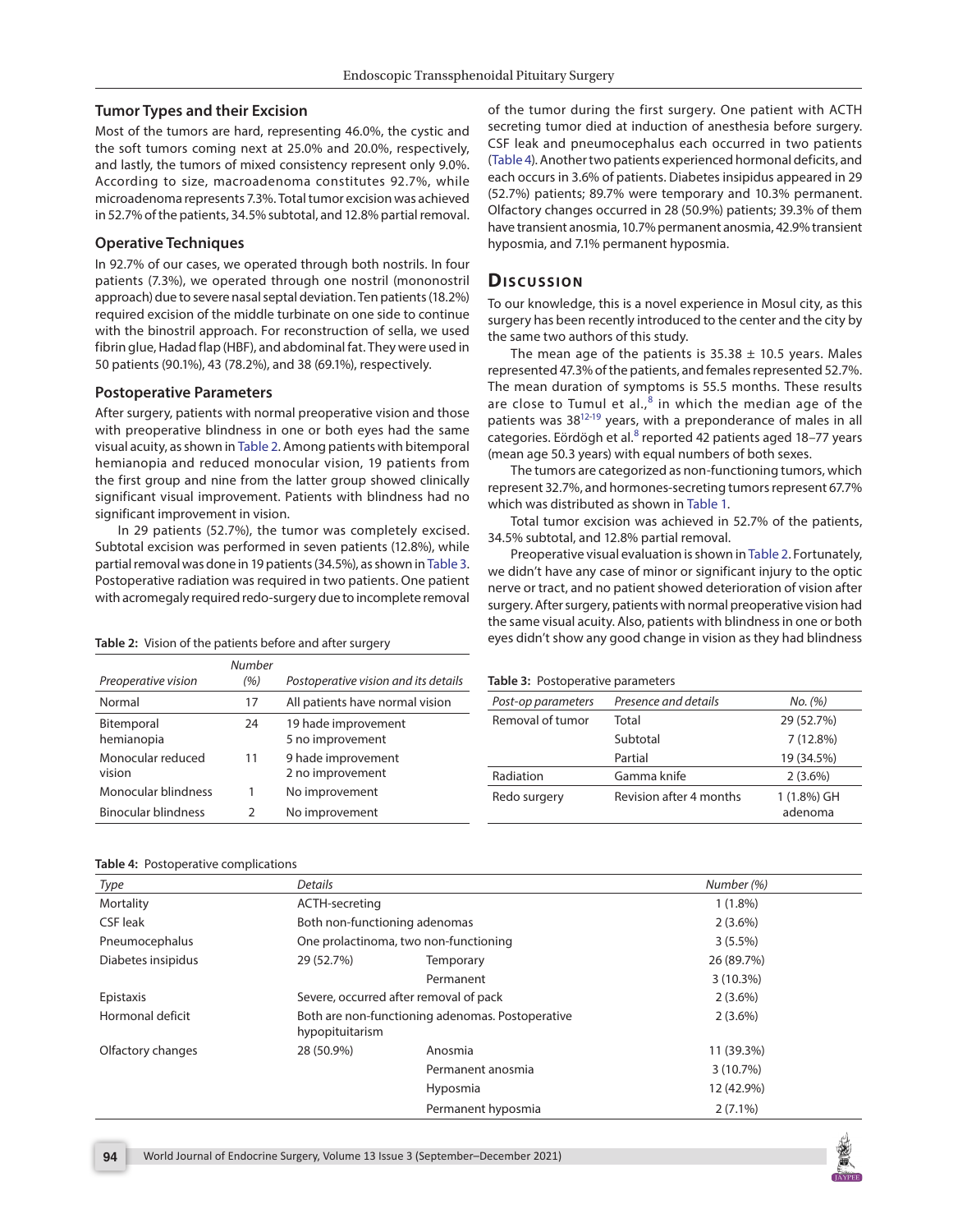for 5–10 years. However, improvement in vision was noticed in the rest of our patients; among patients with bitemporal hemianopia and reduced monocular vision, 19 patients from the first group and nine from the latter group showed clinically significant visual improvement. The estimated incidence of blindness after ETPS is 0.2–1.2%. $8-11$  $8-11$  It was zero in our study.

<span id="page-3-20"></span><span id="page-3-19"></span><span id="page-3-18"></span>In 92.7% of our patients, we utilized the binostril approach to the sella. We had to resect the middle turbinate in 18.2% of patients for better exposure, especially patients with acromegaly in whom the turbinates are very large. The mucosa of the resected middle turbinate is used for covering bare surfaces at the end of surgery. According to Friedman et al., partial removal of middle turbinate does not affect olfaction[.12](#page-4-7) Radical turbinate removal can lead to crusting, bleeding, paradoxical breathing difficulty, and empty nose syndrome.<sup>13,14</sup> In patients with severe septal deviation, we adopted the mononostril approach (7.3%) rather than doing septoplasty at the time of pituitary surgery, as we believe that the redundant flaps of septoplasty interfere with the endoscopic work. Mononostril work is a well-documented technique to approach pituitary tumors. It was initially developed to overcome severe nasal septal deviation, then adopted by some surgeons to work in all cases avoiding the need to do posterior septectomy and preserving mucosa entirely on one side of the nose. However, this method has the disadvantage of limited exposure in narrow noses, and the surgeons work with three hands rather than the conventional four-handed technique. Eseonu et al. believe that the mononostril approach can significantly decrease the operative time while complication rates are not jeopardized.<sup>15</sup>

Many different reconstructive techniques with the application of various autologous and synthetic materials have been presented. Among all the known options, the vascularized pedicled nasoseptal flap seems to be the 'gold standard' flap. The first description of this flap was by Oscar Hirsch in 1952 for repairing the CSF leak.<sup>16</sup> In 2006, Hadad et al. described the Hadad-Bassagasteguy flap (HBF) in detail with its blood supply.<sup>17</sup> Multiple studies have indicated its efficacy in reconstructing skull base defects, with overall success rates of 94-99%.<sup>[18](#page-4-25)[-20](#page-4-26)</sup> In our study, we used HBF in 43 patients (78.2%), which successfully prevented CSF leak in all of them. Fibrin glue is used to seal the edges of the flap. It was required in 50 patients (90.1%). When the surgical defect is significant, it is obliterated by fat, which was used in 38 (69.1%).

<span id="page-3-4"></span><span id="page-3-3"></span><span id="page-3-2"></span>Complications in patients undergoing ETPS are rare but essential to anticipate. The reported postoperative mortality rate is low, 0.4-2.0%.<sup>[21](#page-4-10)[-23](#page-4-27)</sup> One patient with an ACTH-secreting tumor in our series died at induction of anesthesia before surgery due to a cardiac standstill.

<span id="page-3-17"></span><span id="page-3-16"></span>Cerebrospinal fluid leak happens when the diaphragm sella is validated by the tumor or the surgeon. Postoperative changes in intracranial pressure could cause the CSF leak in some instances. Two key points are vital to avoid this complication: the mass located at 12 o'clock direction is removed at the end, and the surgical defect should be closed with one of the artificial materials available. Postoperative CSF leak was reported to occur in 0.9–[6](#page-4-28)%. $3,6,9,11$  $3,6,9,11$  $3,6,9,11$  $3,6,9,11$  CSF leaks occurred in two patients (3.6%) among 55 enrolled in our study; both manifested as meningitis. One of them was prolactinoma which was reconstructed initially by autologous fat. She responded well to conservative treatment, and the leak stopped spontaneously. The other was a non-functioning tumor which was also closed initially by fat. He required revision surgery with a muscle graft for closure of the defect. The incidence of CSF leak in our series is comparable to other series.<sup>[6](#page-4-28),[21,](#page-4-10)[24](#page-4-30)</sup>

<span id="page-3-8"></span>Pneumocephalus is a life-threatening emergency that, if not treated quickly, may have catastrophic effects. A thorough examination with CT or MRI may aid in the early identification of the condition, which may need surgical intervention. Banu et al. $25$  reported that 102 out of 258 patients (39.5%) developed pneumocephalus. However, their study included several skull base tumors and approaches, and in most instances, pneumocephalus was very small and clinically not significant. In our study, pneumocephalus developed in 2 out of 55 patients (3.6%); one of them was non-functioning adenoma, and the other was prolactinoma. The first had small pneumocephalus, which responded to conservative treatment, while the other required a burr hole. The estimated incidence of symptomatic pneumocephalus in literature is 0.2-2.5%.<sup>[21](#page-4-10),[22](#page-4-11),[26](#page-4-12)</sup>

<span id="page-3-10"></span><span id="page-3-9"></span><span id="page-3-5"></span>Diabetes insipidus (DI) after ETPS can increase morbidity and prolong hospital stays. $27$  DI is the result of a lack of antidiuretic hormone (ADH). Most reported cases of postoperative DI are transient, manifesting within 24–48 hours of surgery and resolving within 3–5 days postoperatively. In the current study, 29 patients (52.7%) experienced DI; temporary 26 (89.7%), and permanent three (10.3%), which was more significant than the one published in the Mamelak study<sup>[28](#page-4-14)</sup> with a 16–34% range and lower than the incidence reported by Qari et al.,<sup>[29](#page-4-15)</sup> in which 13 out of 24 (54.2%) patients had DI, five (38.8%) were transient, and eight (61.2%) were permanent.

<span id="page-3-21"></span><span id="page-3-12"></span><span id="page-3-11"></span>Two patients in our series experienced severe postoperative nasal bleeding. In one of them, epistaxis happened on the 8th postoperative day and was controlled by nasal packing. The other one showed severe epistaxis one week after surgery which recurred despite good packing. We performed endoscopic clipping of the sphenopalatine artery, and the patient was discharged without a nasal pack. Injury to the carotid artery causes severe intraoperative bleeding, which may be fatal if not treated promptly. Fortunately, this complication didn't occur in our series.

<span id="page-3-13"></span><span id="page-3-1"></span><span id="page-3-0"></span>Adrenal insufficiency is a known complication of ETPS, with an incidence ranging between 2 and 52%.[30](#page-4-16) The different definitions between authors explain this wide range. Predictors include tumor size, preoperative T4, IGF-1, FSH, LH, and urinary-free cortisol source. In our study, the incidence of adrenal insufficiency is 3.6% and is related to larger tumor size (OR 1.07, 95% CI 1.01–1.13). Both required corticosteroid therapy for more than 6 months. No association was found with gender, age, tumor type, prolactin, TSH, testosterone, and cortisol.

<span id="page-3-15"></span><span id="page-3-14"></span><span id="page-3-7"></span><span id="page-3-6"></span>The olfactory region is an irregular area, about 2  $cm<sup>2</sup>$  of the posterosuperior portion of the nasal vault. ETPS results in decreased olfaction with or without harvesting HBF due to mucosal sacrifice and scarring.<sup>[31](#page-4-17)</sup> However, the use of HBF for reconstruction can worsen olfactory loss. Several modifications have been suggested to the original HBF to decrease or prevent olfactory loss. Tam and Kim reported a reduction in olfactory scores on leaving just 1 cm superiorly from the olfactory cleft. Due to the limitation of the covid pandemic and the inability to use proper smell tests, we assessed olfaction on a simple analog scale. We considered olfactory loss as permanent if it persisted for more than 6 months. The olfactory changes occur in 28 (50.9%) of the patients; 39.3% of them have transient anosmia, 10.7% permanent anosmia, 42.9% transient hyposmia, and 7.1% permanent hyposmia. Our results are comparable to Tam et al., who found permanent olfactory loss after endoscopic pituitary surgery at 9.11%, and it increased to 19.63% if HBF is used.<sup>[32](#page-4-18)</sup>